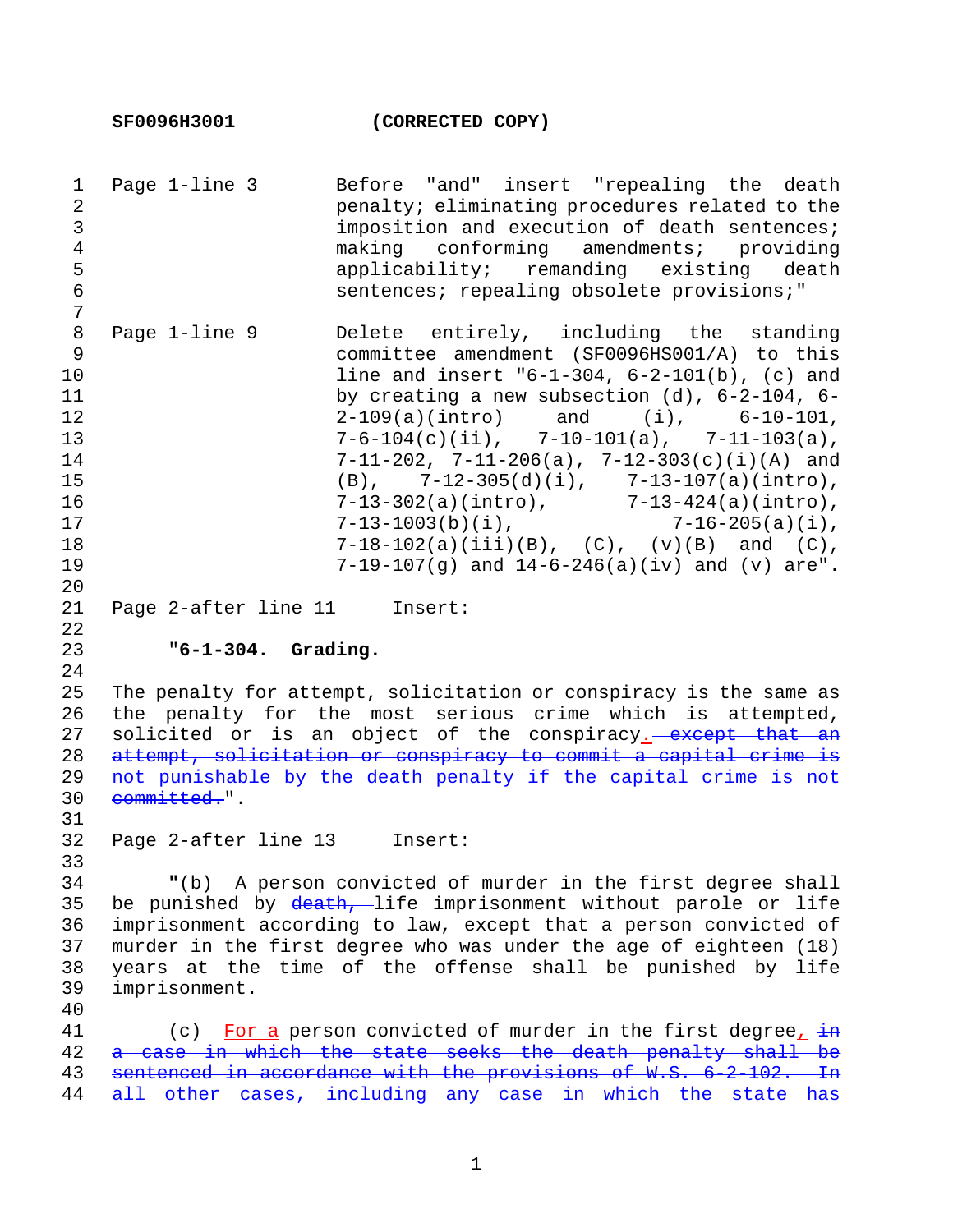1 determined not to seek the death penalty at any stage of the 2 proceeding, the judge shall determine the sentence of life 3 imprisonment without parole or life imprisonment taking into 4 consideration any negotiated plea agreement and any evidence 5 relevant to a determination of sentence which the court deems to 6 have probative value.". 7 8 Page 4-line 4 Delete "**Section 2.**" and insert: 9 10 **"6-10-101. "Felony" and "misdemeanor" defined.** 11 12 Crimes which may be punished by death or by imprisonment for more 13 than one (1) year are felonies. All other crimes are misdemeanors. 14 15 **7-6-104. Representation of needy persons.** 16 17 (c) A needy person who is entitled to be represented by an 18 attorney under subsection (a) of this section is entitled: 19 20 (ii) To be represented in any appeal to a Wyoming court, 21 and in cases  $\frac{1}{2}$  which the death penalty has been imposed or in 22 such other cases as the state public defender deems appropriate, 23 in a writ of certiorari to the United States supreme court, and in 24 proceedings under W.S. 7-14-101 through 7-14-108; 25 26 **7-10-101. Right of defendant.** 27 28 (a) A person arrested for an offense not punishable by death 29 may be admitted to bail, except as provided in W.S. 7-3-216. 30 31 **7-11-103. Peremptory challenges.** 32 33 (a) The defendant may challenge peremptorily, in capital 34 cases, twelve (12) jurors, in other felonies felony cases eight 35 (8) jurors<sub>7</sub> and in  $m$ isdemeanors misdemeanor cases four (4) jurors. 36 The prosecution may challenge peremptorily, in capital cases, 37 twelve (12) jurors, in other felonies felony cases eight (8) 38 jurors<sub>7</sub> and in  $m$ isdemeanors misdemeanor cases four (4) jurors. The 39 number of peremptory challenges allowed to the prosecution shall 40 be multiplied by the number of defendants on trial in each case. 41 Each defendant shall be allowed separate peremptory challenges. 42 43 **7-11-202. Presence of defendant.** 44 45 Except as otherwise provided by this section, the defendant shall

46 be present at the arraignment, at every stage of the trial, 47 including the impaneling of the jury, and the return of the verdict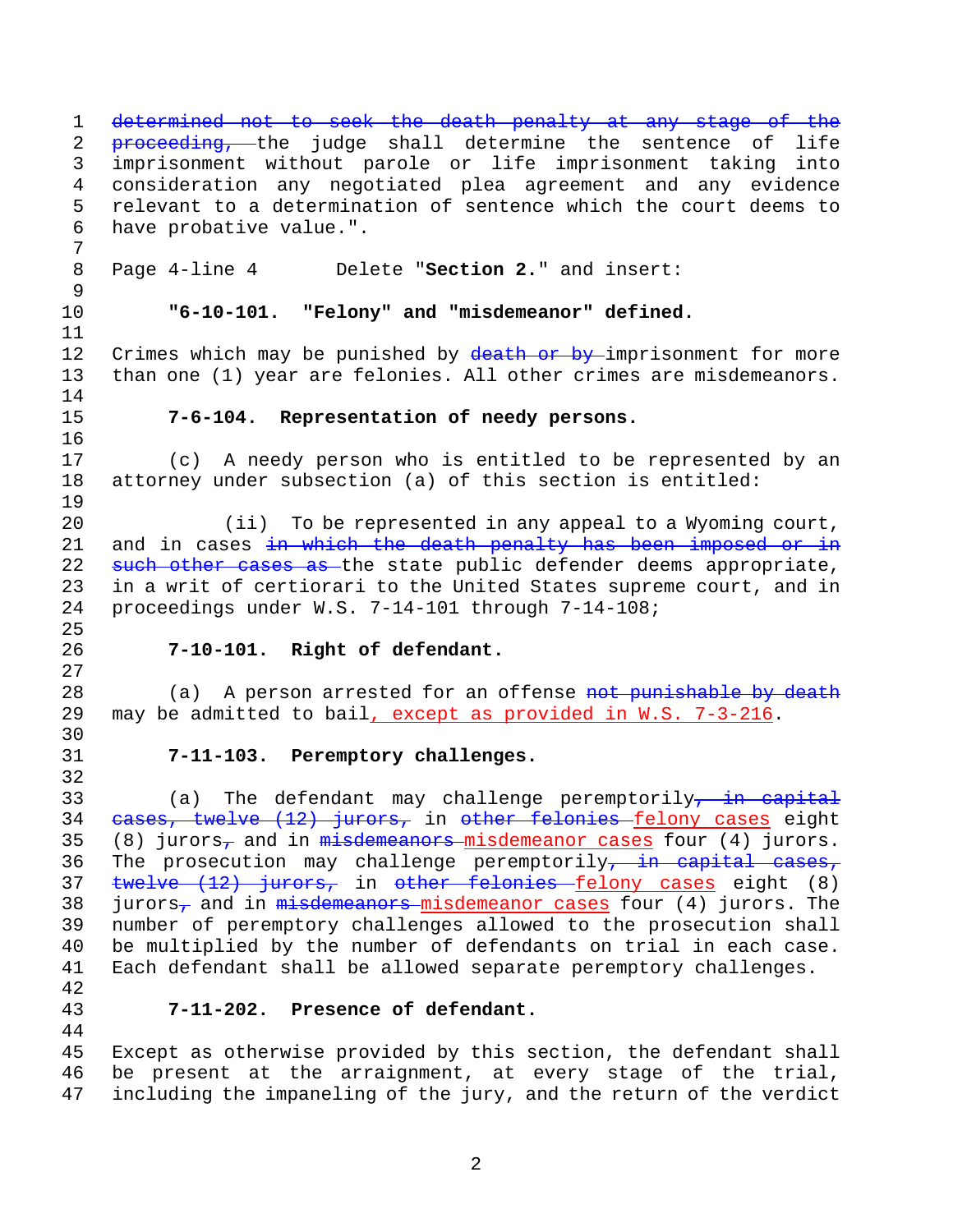1 and at the imposition of sentence. In prosecution for offenses not 2 punishable by death, The defendant's voluntary absence after the 3 trial has been commenced in his presence shall not prevent 4 continuing the trial to and including the return of the verdict. 5 A corporation may appear by counsel for all purposes. In 6 prosecutions of all misdemeanor cases, the court, with the written 7 consent of the defendant, may permit arraignment, plea, and 8 imposition of sentence in a defendant's absence. The defendant's 9 presence is not required at a reduction of sentence hearing.

- 10
- 12

16

20

27

## 11 **7-11-206. Separation of jury.**

13 (a) In the trial of any criminal case to a jury, the court 14 may, except for capital cases allow the jurors to separate during 15 the trial and after the case is submitted to them.

17 **7-12-303. New trial; motion for post-conviction testing of**  18 **DNA; motion contents; sufficiency of allegations, consent to DNA**  19 **sample; definitions.**

21 (c) A person convicted of a felony offense may, preliminary 22 to the filing of a motion for a new trial, file a motion for 23 post-conviction DNA testing in the district court that entered the 24 judgment of conviction against him if the movant asserts under 25 oath and the motion includes a good faith, particularized factual 26 basis containing the following information:

28 (i) Why DNA evidence is material to: 29 30 (A) The identity of the perpetrator of, or 31 accomplice to, the crime; or

32

34

37

33 (B) A sentence enhancement.  $\frac{1}{100}$ 

35 **7-12-305. Review by the court; hearing on motion, findings;**  36 **order.**

38 (d) The movant shall be required to present a prima facie 39 case showing that the evidence supports findings consistent with 40 the facts asserted under W.S. 7-12-303(c) and DNA testing of the 41 specified evidence would, assuming exculpatory results, establish: 42 43 (i) The actual innocence of the movant of the offense 44 for which the movant was convicted.  $\div$  or

45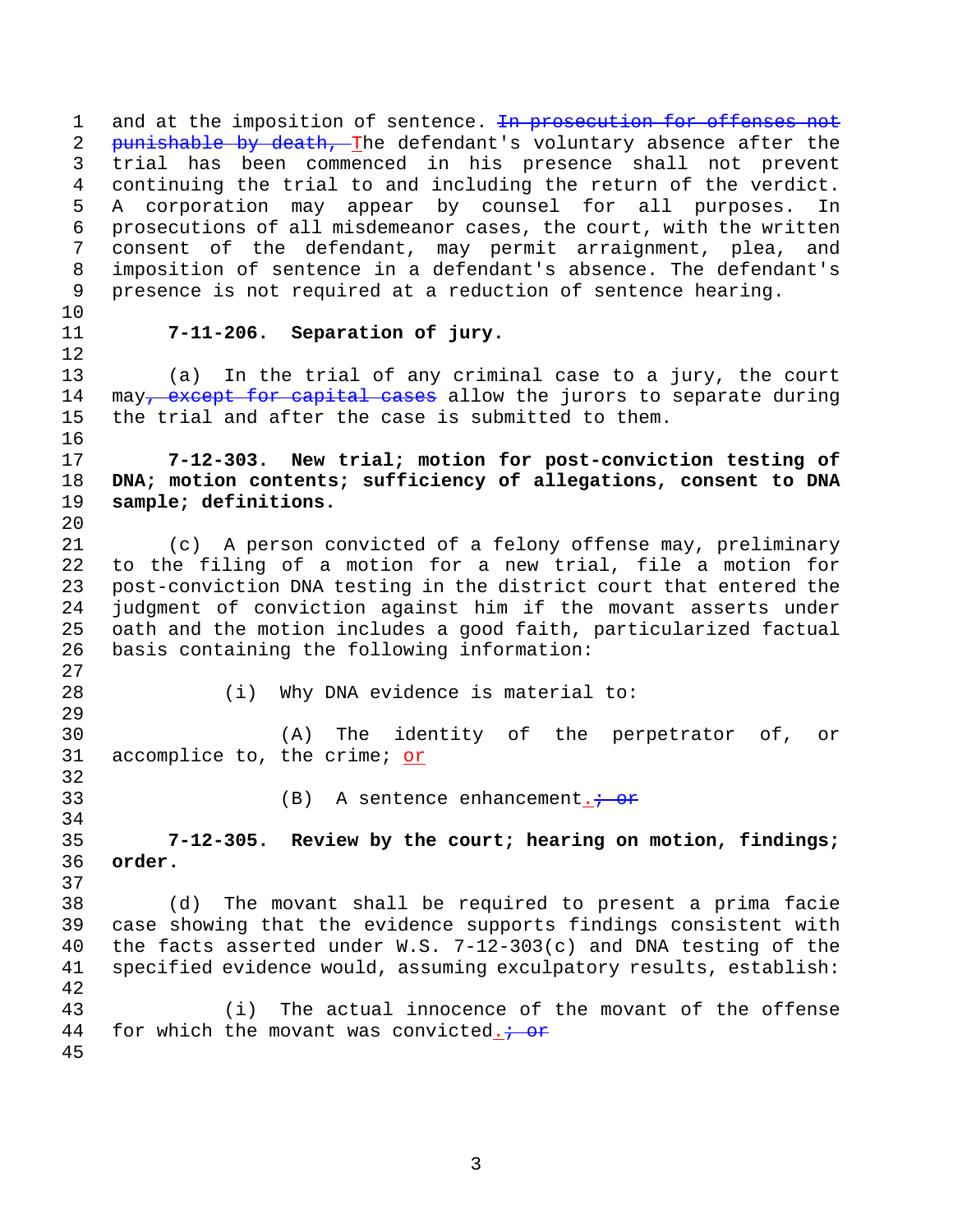1 **7-13-107. Split sentence of incarceration in county jail**  2 **followed by probation; civil liability of county officers and**  3 **employees.** 4 5 (a) Following a defendant's conviction of, or his plea of 6 guilty to any felony, other than a felony punishable by death or 7 life imprisonment, the court may impose any sentence of 8 imprisonment authorized by law and except as provided in subsection 9 (g) of this section, may in addition provide: 10 11 **7-13-302. Placing person convicted on probation; suspension**  12 **of imposition or execution of sentence; imposition of fine; maximum**  13 **length of probation term.** 14 15 (a) After conviction, plea of no contest or plea of guilty 16 for any offense, except crimes punishable by death or life 17 imprisonment, and following entry of the judgment of conviction, 18 the court may: 19 20 **7-13-424. Medical parole; conditions.** 21 22 (a) Notwithstanding any other provision of law restricting 23 the grant of parole, except for inmates sentenced to  $\frac{death}{ }$  or life 24 imprisonment without parole, the board may grant a medical parole 25 to any inmate meeting the conditions specified in this section. 26 The board shall consider a medical parole upon receipt of written 27 certification by a licensed treating physician that, within a 28 reasonable degree of certainty, one (1) of the following 29 circumstances exist: 30 31 **7-13-1003. Establishment of program; eligibility;**  32 **rulemaking authority.** 33 34 (b) In addition to any other eligibility requirements 35 adopted by the department, an inmate is eligible for placement in 36 the youthful offender program only if he: 37 38 (i) Is serving a sentence of imprisonment at a state 39 penal institution for any offense other than a felony punishable 40 by death or life imprisonment; 41 42 **7-16-205. Disposition of earnings; confidentiality of**  43 **amount.** 44 45 (a) Payment for services performed by any prisoner under 46 W.S. 7-16-202 shall be deposited in the trust and agency account

4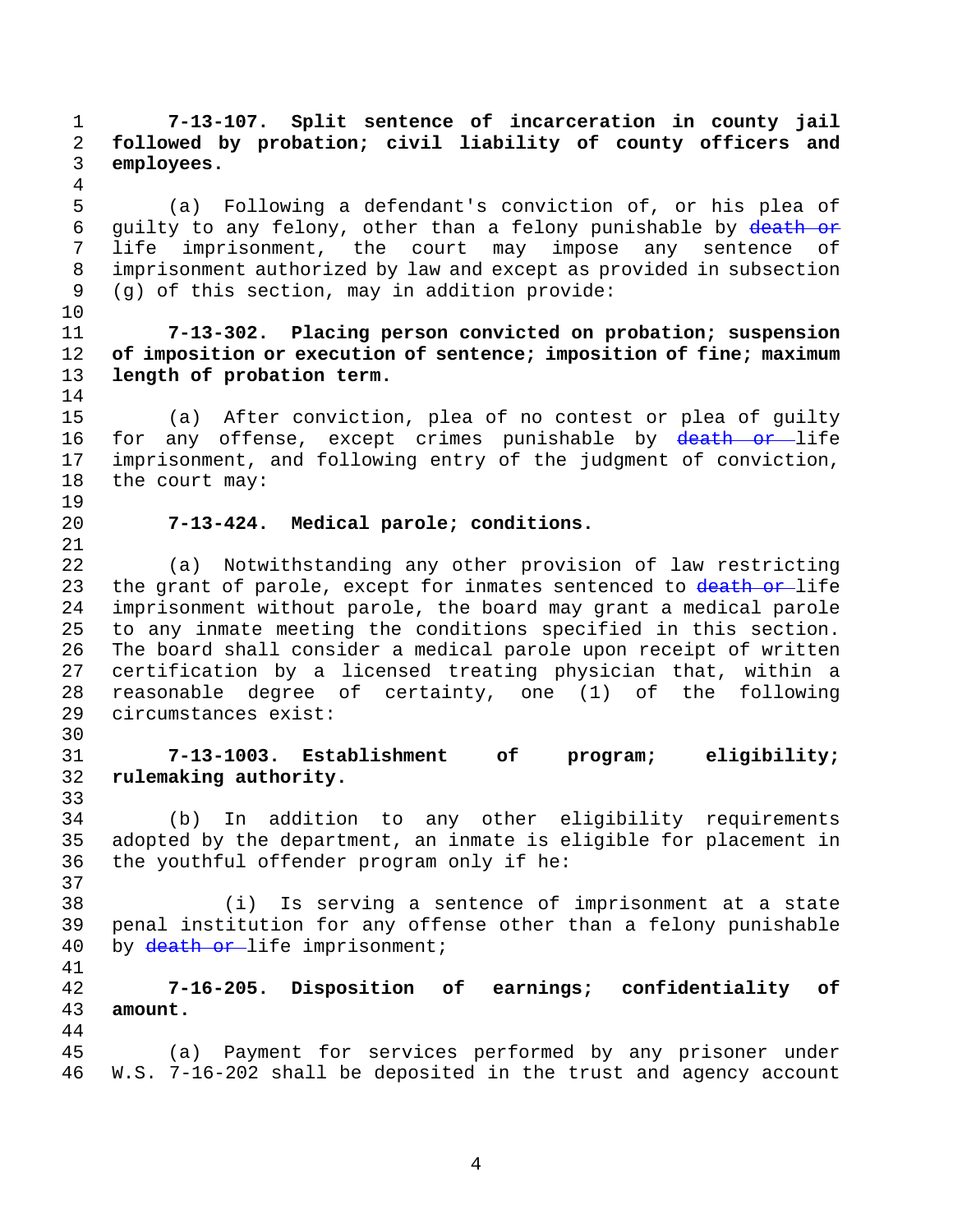1 at the institution and shall be disbursed for the purposes provided 2 in this subsection and in the order specified:

3

4 (i) Unless the prisoner is serving a sentence of death 5 or life without the possibility of parole or is subject to 6 mandatory savings under W.S. 25-13-107(b)(i), ten percent (10%) 7 shall be credited to the prisoner's personal savings account within 8 the correctional facility's trust and agency account, until the 9 prisoner's account has a balance of one thousand dollars 10 (\$1,000.00). Once the prisoner's personal savings account balance 11 reaches one thousand dollars (\$1,000.00), the income otherwise 12 distributed to the prisoner's savings account under this paragraph 13 shall be distributed to the prisoner as provided by paragraphs 14 (ii) through (vi) of this subsection. Funds in the prisoner's 15 personal savings account shall be paid to the prisoner upon parole 16 or final discharge; 17 18 **7-18-102. Definitions.** 19 20 (a) As used in this act: 21 22 (iii) "Inmate" means an adult serving a felony sentence 23 in any state penal institution or any correctional facility 24 operated pursuant to a contract under W.S. 7-22-102, excluding any 25 inmate who: 26 27 (B) Has been convicted of first degree murder; or 28 29 (C) Is serving a term of life imprisonment.  $\frac{1}{10}$ 30 31 (v) "Offender" means an adult who has entered a plea of 32 guilty or has been convicted of a misdemeanor punishable by 33 imprisonment or a felony, excluding any person who: 34 35 (B) Has been convicted of, or pled guilty to, 36 first degree murder; or 37 38 (C) Has been convicted of, or pled guilty to, a 39 crime punishable by life imprisonment.  $\div$  or 40 41 **7-19-107. Central repository; information to be submitted;**  42 **audits; interstate exchanges.** 43 44 (g) The director of the department of corrections, the 45 superintendents of the Wyoming boys' school and Wyoming girls' 46 school and the sheriff of each county shall furnish the division 47 with all information concerning the receipt, escape, execution,

5